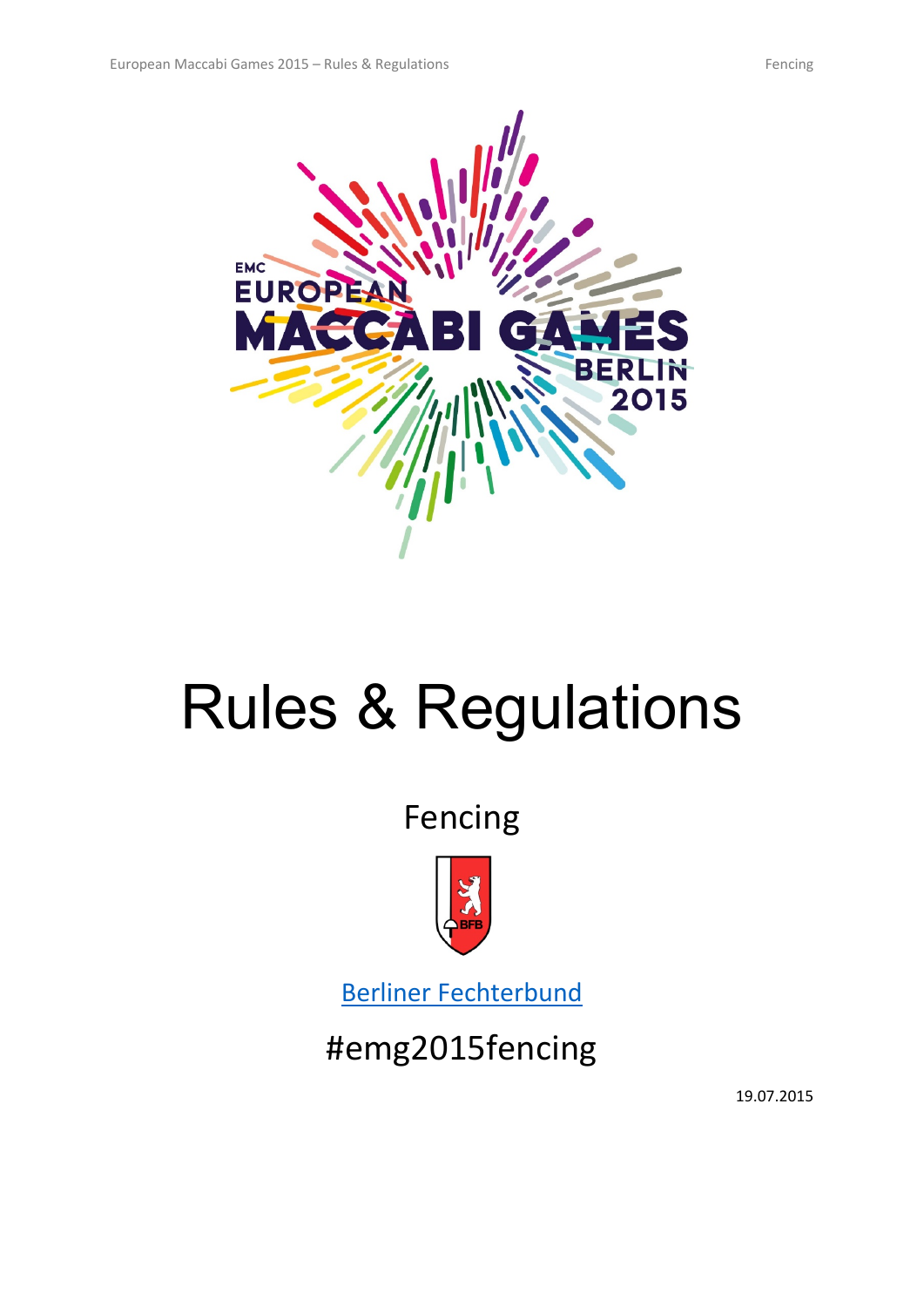European Maccabi Games Berlin 2015 Organising Committee Sports Director Alexander Sobotta Schöneberger Straße 18 10963 Berlin, Germany alexander.sobotta@emg2015.org

 European Maccabi Games Berlin 2015 Organising Committee fencing competitions Head of Sports: Alexander Bondar

> Coordinators: Mario Freund mario.freund@berliner-fechterbund.de Dirk Röder dirk.roeder@berliner-fechterbund.de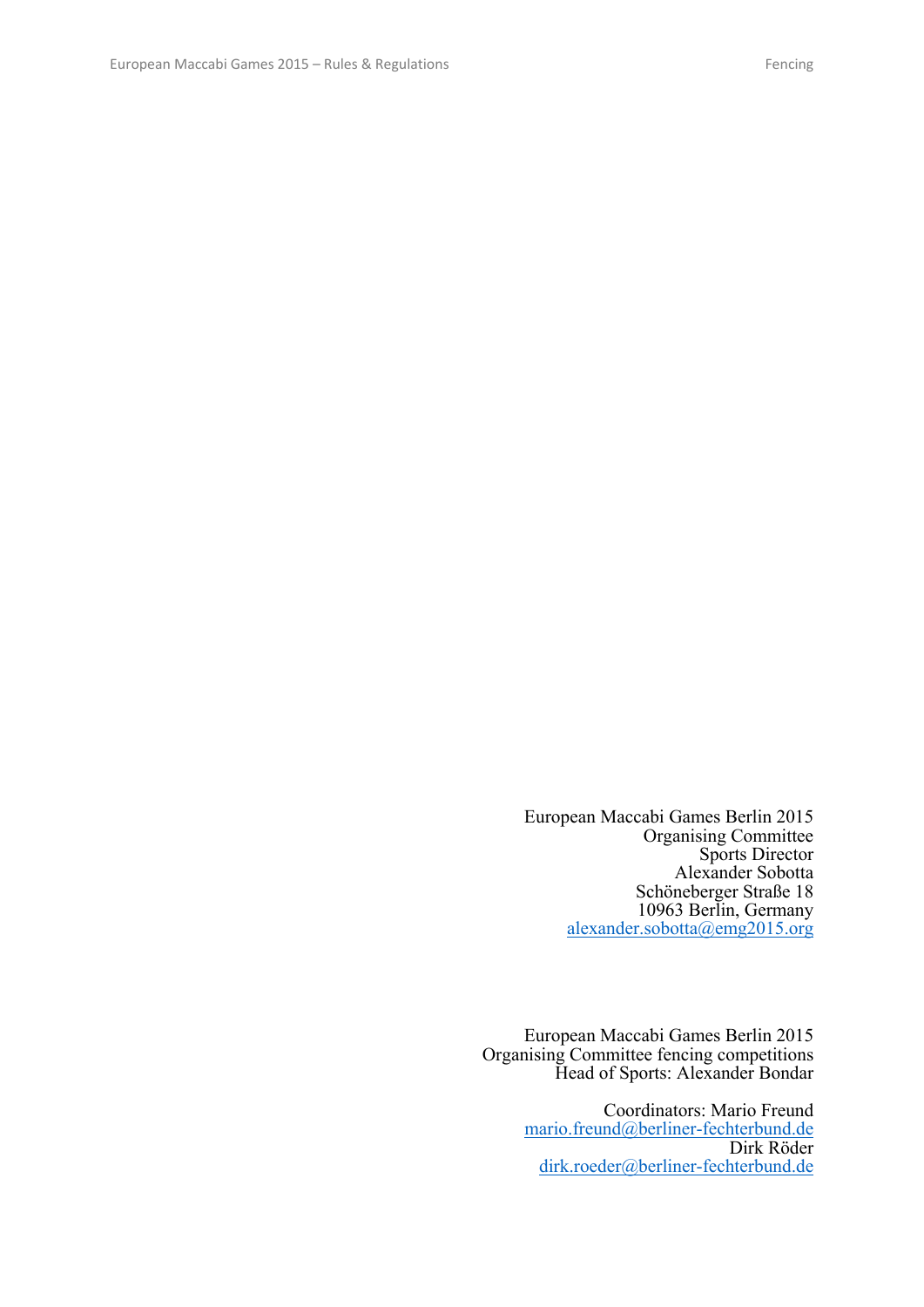Foreword

Dear participants of the European Maccabi Games Berlin 2015,

The Rules & Regulations at hand, provide the guidelines of the European Maccabi Games 2015 in Berlin. The Rules & Regulations regulate the execution of the sports competitions.

The Organising Committee and the sports federations, in most cases the Berlin sports federations, execute the competitions at the European Maccabi Games in close cooperation with one another. Insofar, the Rules & Regulations at hand are a joint product of the EMG2015 Organising Committee and the implementing sports federations.

We hope that the Rules & Regulations at hand will be the basis for sportsmanlike and fair sports competitions and an unforgettable European Maccabi Games Berlin 2015.



Robert Cohen Sports Director European Maccabi Confederation



Alexander Sobotta Sports Director European Maccabi Games Berlin 2015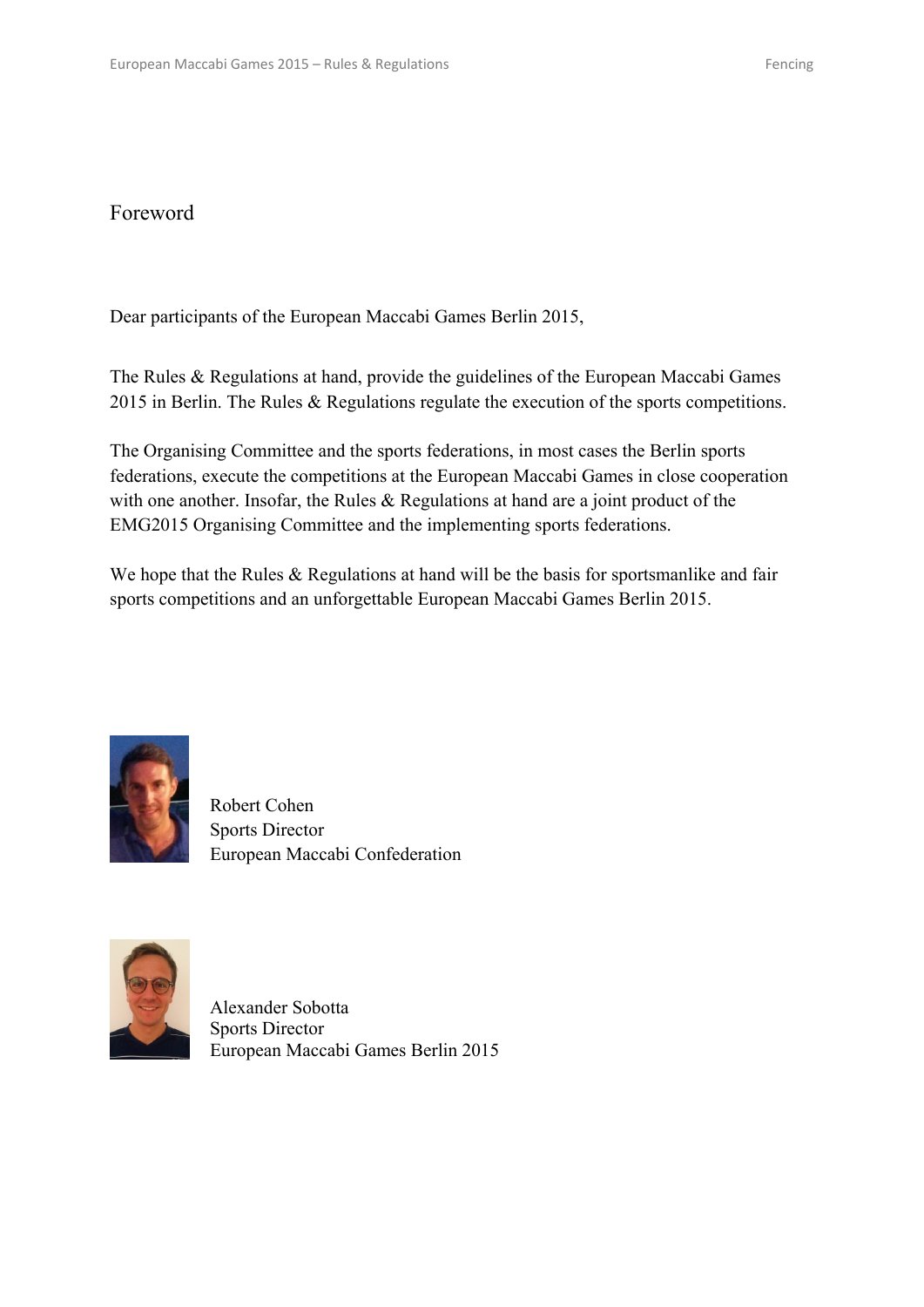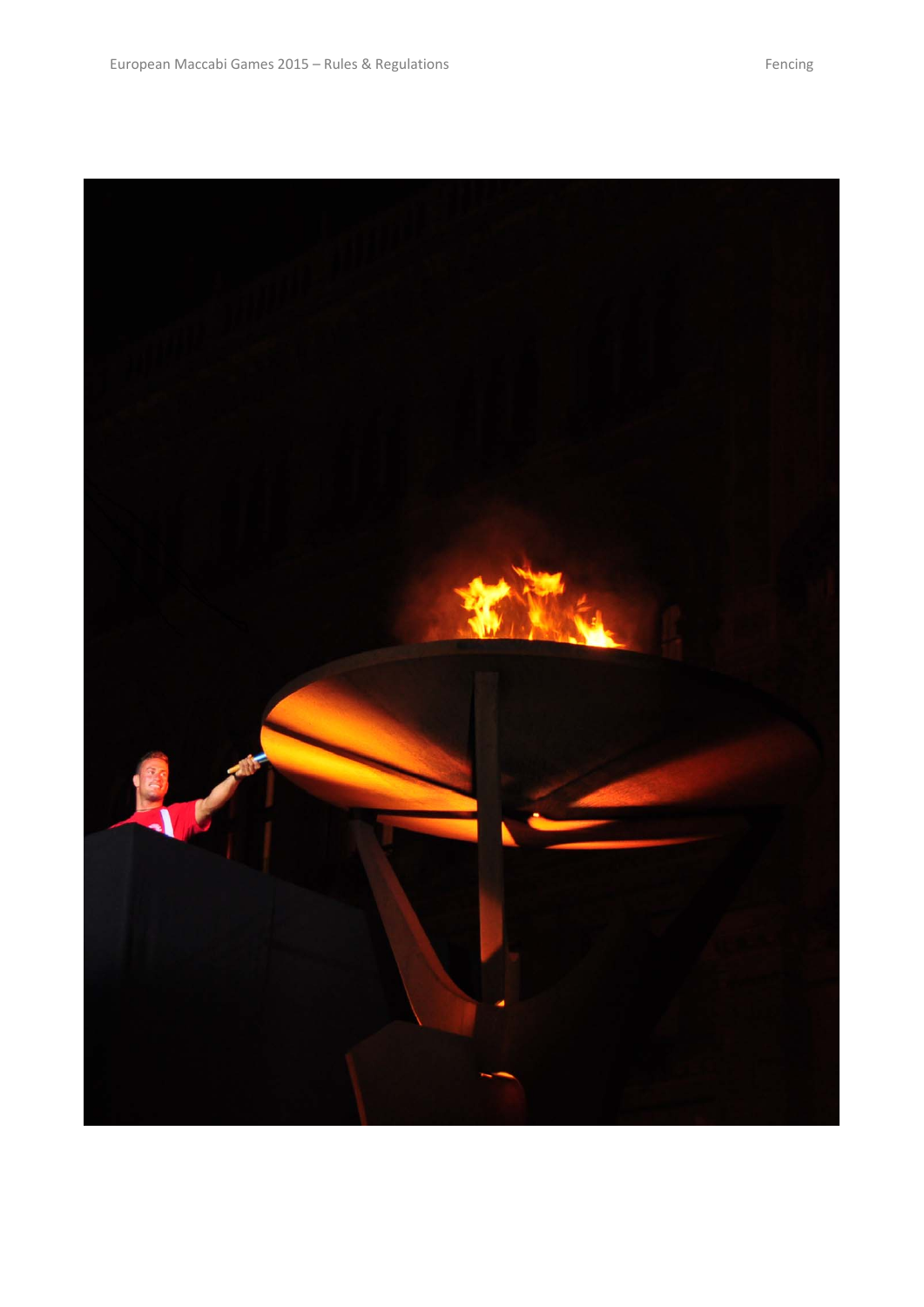# **1. Organisation**

- a. The Fencing Committee of the 14th European Maccabi Games will be responsible for the Fencing Competitions of the 14th European Maccabi Games.
- b. The Fencing Competitions will be conducted according to the International Fencing Rules and Regulations, the French text will be binding.
- c. Participation in the competition is open to any athlete who is in possession of a Participant Card, issued by the Organising Committee of the 14th European Maccabi Games and registered for the Fencing competitions.

# **2. Venues & Times**

- a. The Fencing Committee of the 14th European Maccabi Games will determine the venues and times of the Fencing competitions and teams will be notified accordingly.
- b. The Fencing Committee is authorized to change the venues and times of the competitions these decisions will be final.

# **3. Teams**

- a. Each participating country may enter up to six competitors for each of the individual events.
- b. Each participating country may enter one team of  $3 (+1$  replacement) competitors for the team competitions. Replacement is not required.
- c. Due to less number of entries its allowed to create mixed teams with females and males, according to point 3b.

# **4. System of Competition**

# **4.1 Events (Individuals)**

a. Competitions will be held for: -Juniors Male

-Juniors Female

-Open Male and Open Female

Juniors and Open competitions will be combined, because of the less number of entries. The best Juniors of each weapon will be awarded.

- b. Male: Individual competitions will be held in SABRE, FOIL and EPEE.
- c. Female: Individual competitions will be held in SABRE, FOIL and EPEE.

# **4.1.1 System of competition**

- a. The competitions will be conducted according to F.I.E. regulations and according to the number of entries.
- b. Female: Due to the less number of entries, competitions in 2 weapons has to be fight for each starter. The results will be combined for an overall result (Open Female and Juniors Female). The weapon choose has to be register until 22nd July 2015.